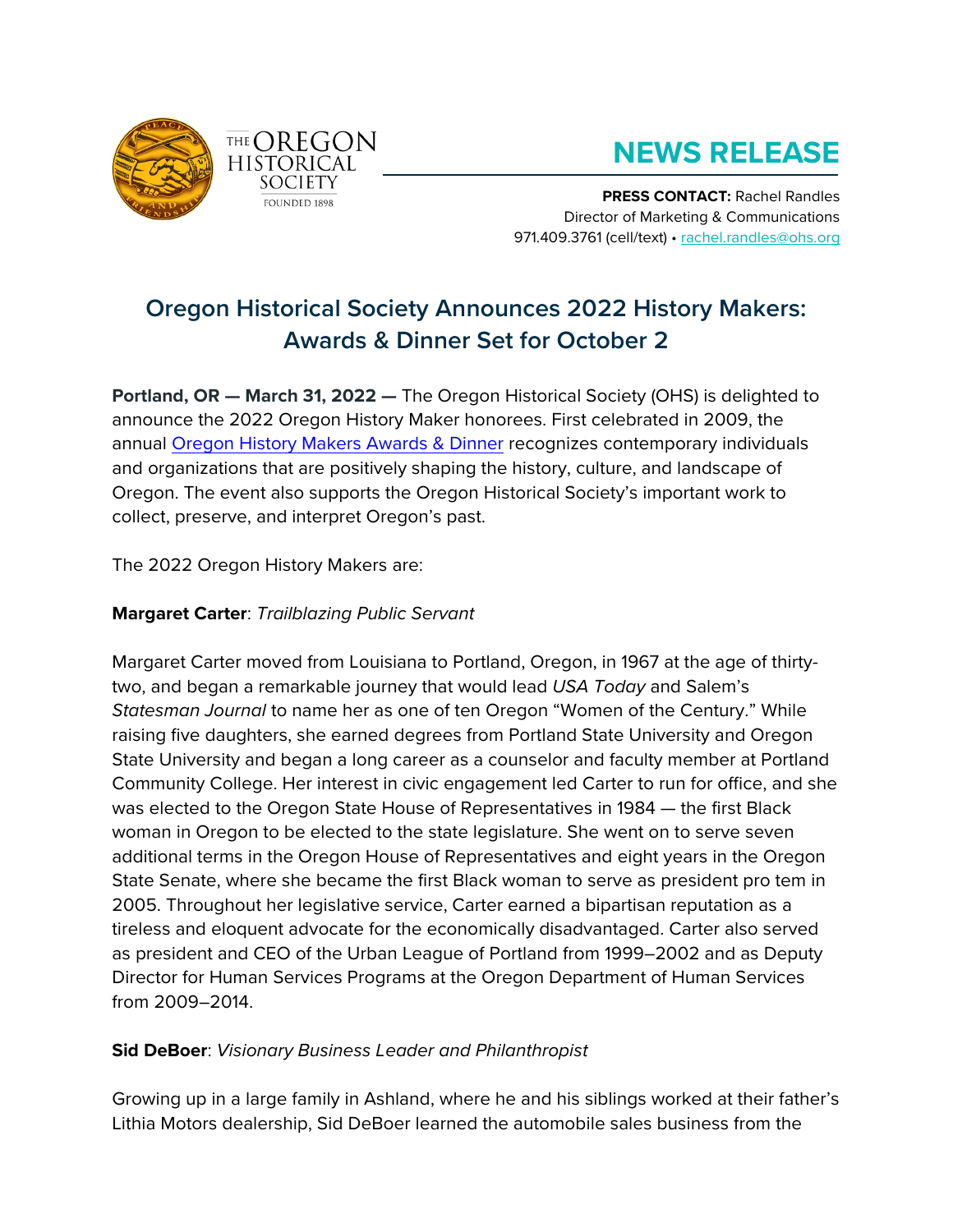ground up. When he took over the business after his father's death in 1968, DeBoer created his own legacy by making Lithia Motors a symbol of hard work, honor, and family — with nearly 300 locations, it is now the third largest automotive retailer in the United States. Believing that greatness is determined not by what you have, but by what you give, DeBoer is the founder and president of the Sid and Karen DeBoer Foundation, which supports youth-mentoring programs, hospitals, the arts, cancer research, and universities, among other worthy causes. DeBoer is also the founder of Lithia4Kids, an initiative dedicated to teaching, inspiring, strengthening, and empowering today's youth through more than \$5 million in donations to organizations and programs that enrich the lives of children and their families.

### **William B. Long, M.D.**: *Trauma Care Pioneer*

A graduate of the University of Maryland Medical School, William Long became the Trauma Medical Director for Emanuel Hospital in Portland in 1983. During the 35 years he served in that position, Long transformed trauma care on the West Coast, saving countless lives in the process. Under his leadership, Emanuel's trauma program became the second Level 1 Trauma Center in the Pacific Northwest. Long formed coalitions with police, first responders, EMTs, nurses, and medical and surgical specialists to create the first statewide trauma system in the United States, leading the *Journal of the American Medical Association* to cite Oregon as having the most complete trauma system in the country. Long's extensive bibliography includes over 140 publications, including a book, *Shock Trauma Manual*. In addition, Long helped develop the Legacy Biomechanical Laboratory, which has produced multiple patents and emergency and trauma products that are still in use today.

#### **Oregon Symphony**: *Beloved Cultural Icon*

Founded in 1896, the Oregon Symphony is the sixth oldest orchestra in the United States and the oldest in the western United States. Uniting exceptional musicians, a world-class conducting staff, an unrelenting focus on excellence, and a compelling vision, the Oregon Symphony is central to the thriving cultural atmosphere in Oregon and Southwest Washington. Propelled by the desire to bring the transformative power of music to inspire people in new ways, the Oregon Symphony is renowned for its many innovative community partnerships, where musicians leave the concert hall and perform in classrooms, retirement homes, and community centers. Through its many programs, the Oregon Symphony inspires youth, fosters lifelong learning, and brings joyous music to more than 250,000 people annually and reaches millions through broadcast and digital offerings.